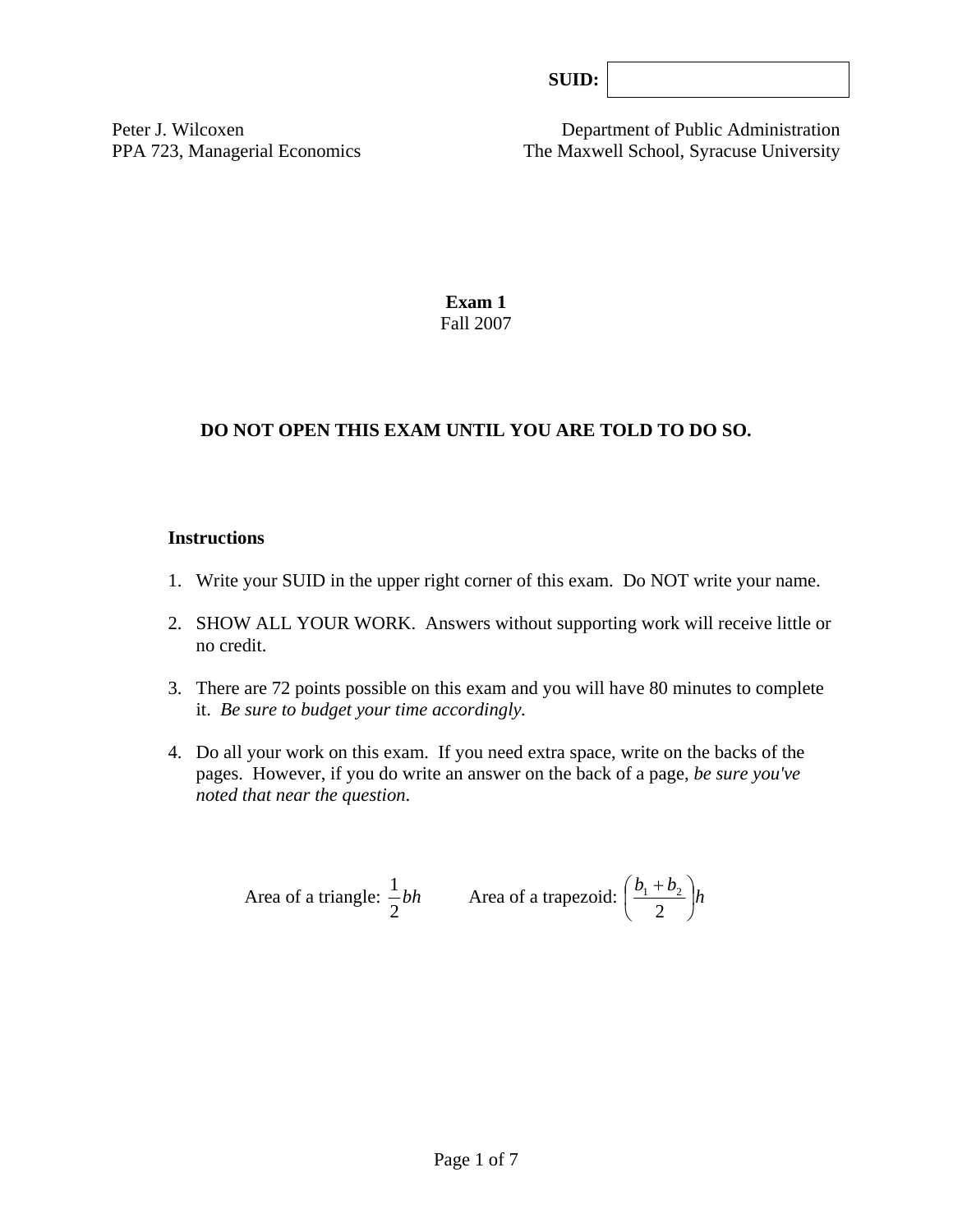### **Part 1 (36 points)**

Suppose there are two types of buyers, "A" and "B", for a particular good. There are 5 type-A buyers and 10 type-B buyers. Each type-A buyer has a perfectly inelastic demand for the good with  $Q_A = 200$ . Each type-B buyer has a willingness to pay given by  $W2P_B = 40 - 0.2 \times Q_B$ . The W2A curve for the suppliers as a group is given by  $W2A = Q/100$ .

(a) *12 points.* Find an equation for the market demand curve and then use it to calculate the market equilibrium. What will the price and quantity be? How much does a typical person of each type consume?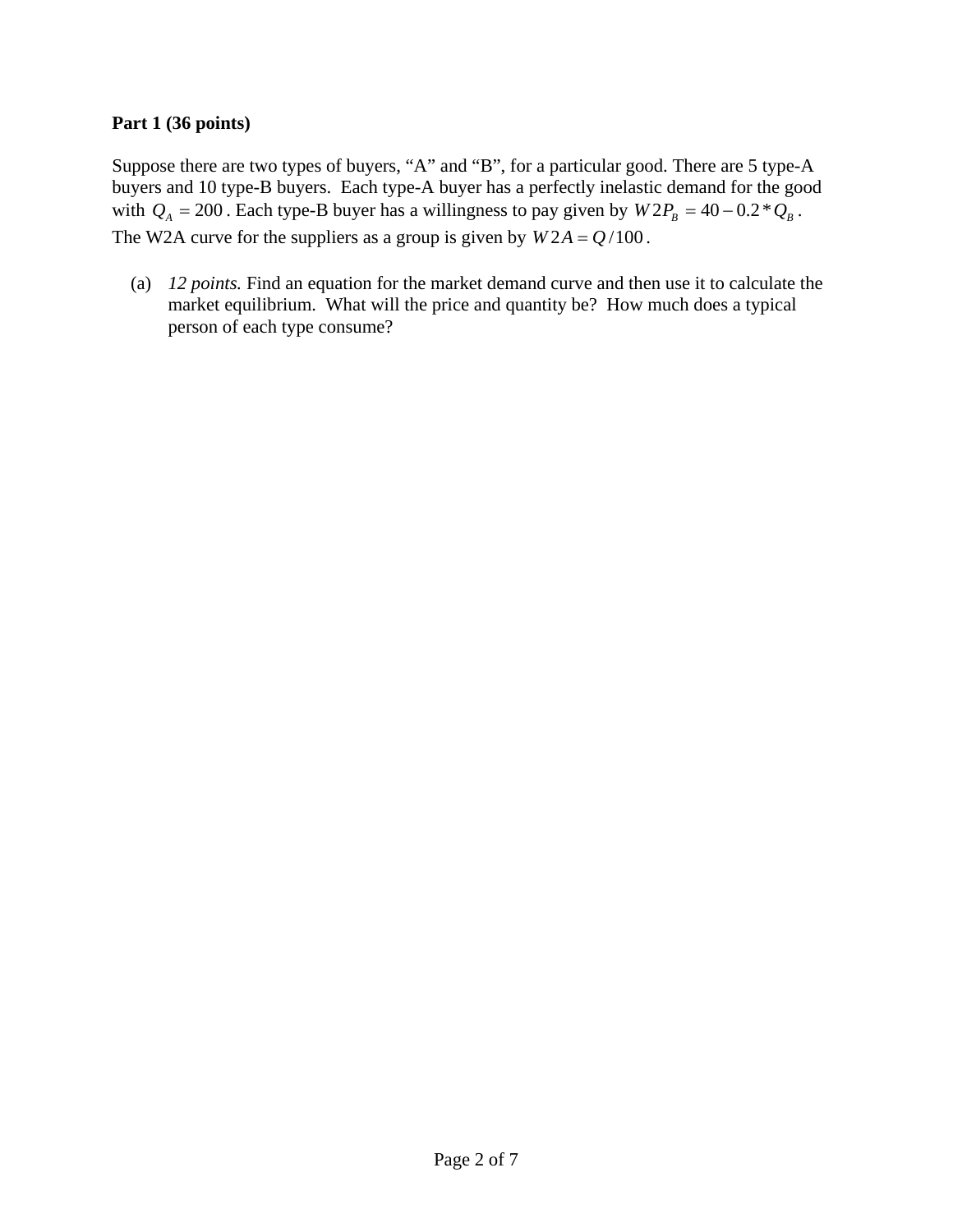# **Part 1, continued**

(b) *12 points.* Now suppose the government imposes a \$12 tax on the good, to be collected from the seller. What will the new equilibrium price and quantity be? How much does a typical person of each type consume after the tax is imposed?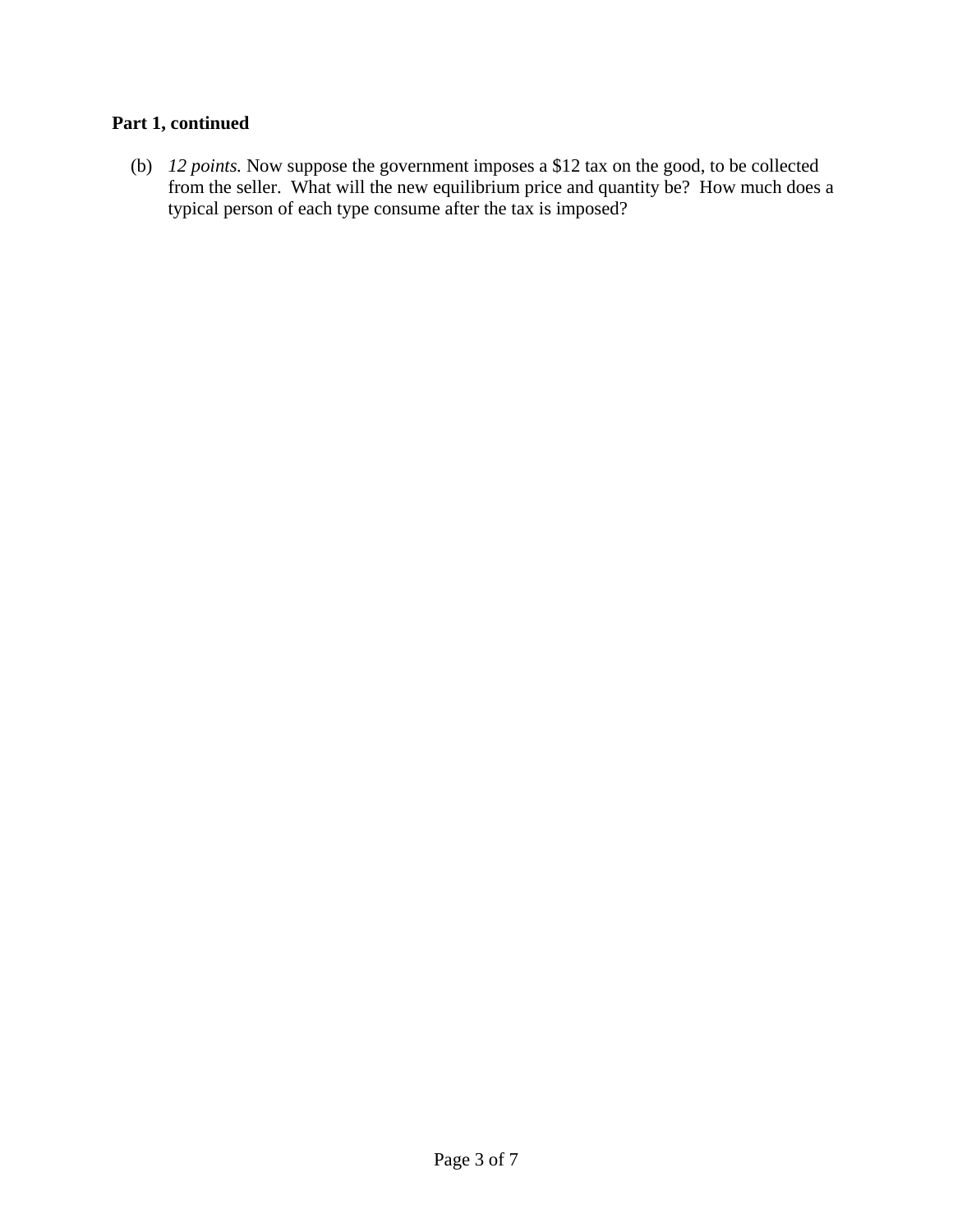# **Part 1, continued**

(c) *12 points.* Calculate the revenue raised by the tax, the change in consumer and producer surplus, and the deadweight loss. Then calculate the change in consumer surplus for a typical buyer of each type. Briefly explain why the two types are affected differently.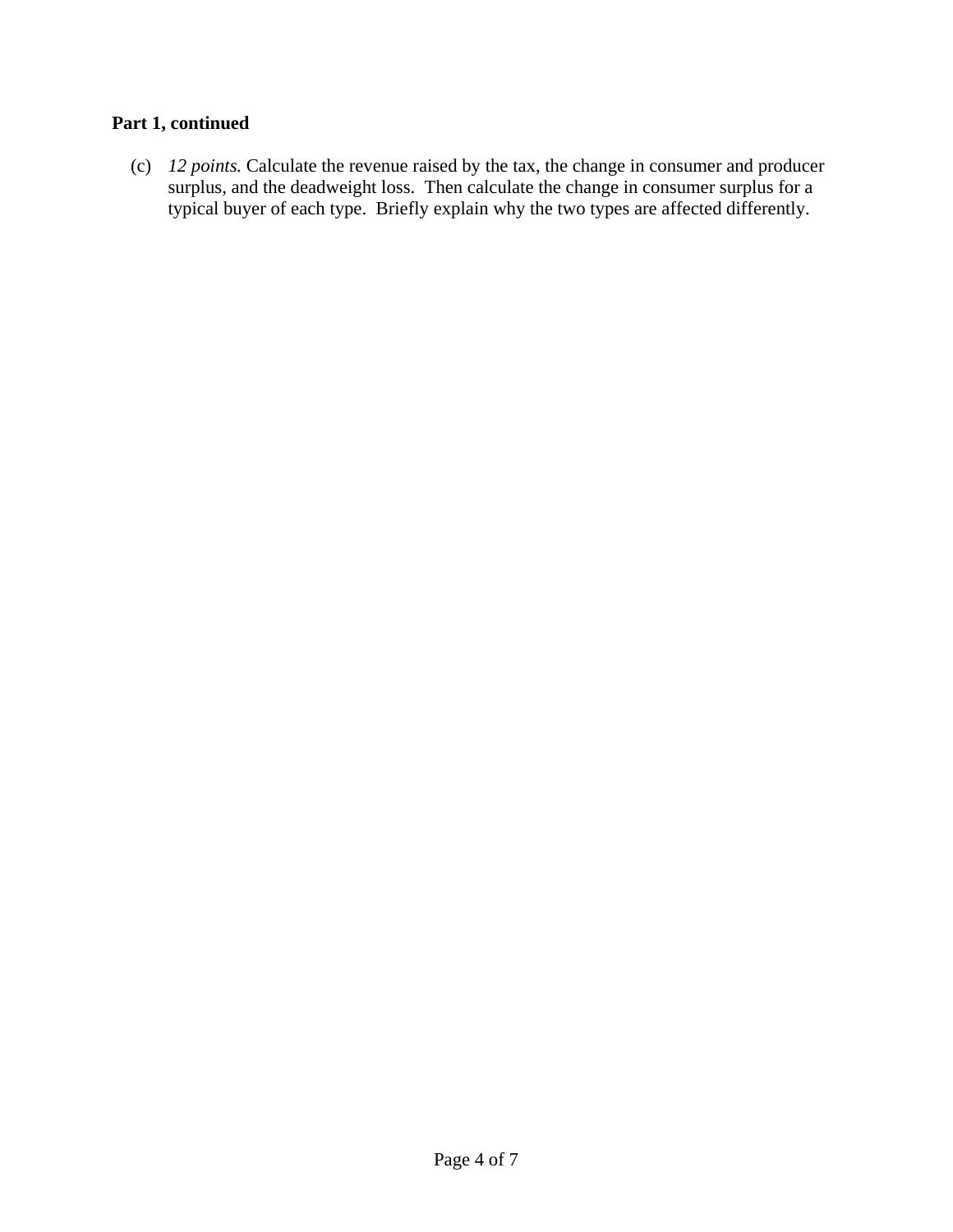### **Part 2 (24 points)**

An "earmarked" tax is one whose revenue is used only for a specific purpose (rather than just going into general revenue). In the US, a good example is the federal gasoline tax, which is used to pay for highway construction. This problem explores such a policy.

 (a) *12 points*. Suppose a government is considering an earmarked tax that would be imposed on good A. It is known that suppliers of A have a perfectly elastic supply curve with  $W2A = $1$ . It is also known that the elasticity of demand is -0.5. Currently, the good is untaxed and 1 million units of it are consumed.

What will happen in market A if a \$0.20 tax is imposed on the good? Please calculate all of the following: the new price, the new quantity, the amount of revenue raised, the effect on consumer and producer surplus, and the deadweight loss.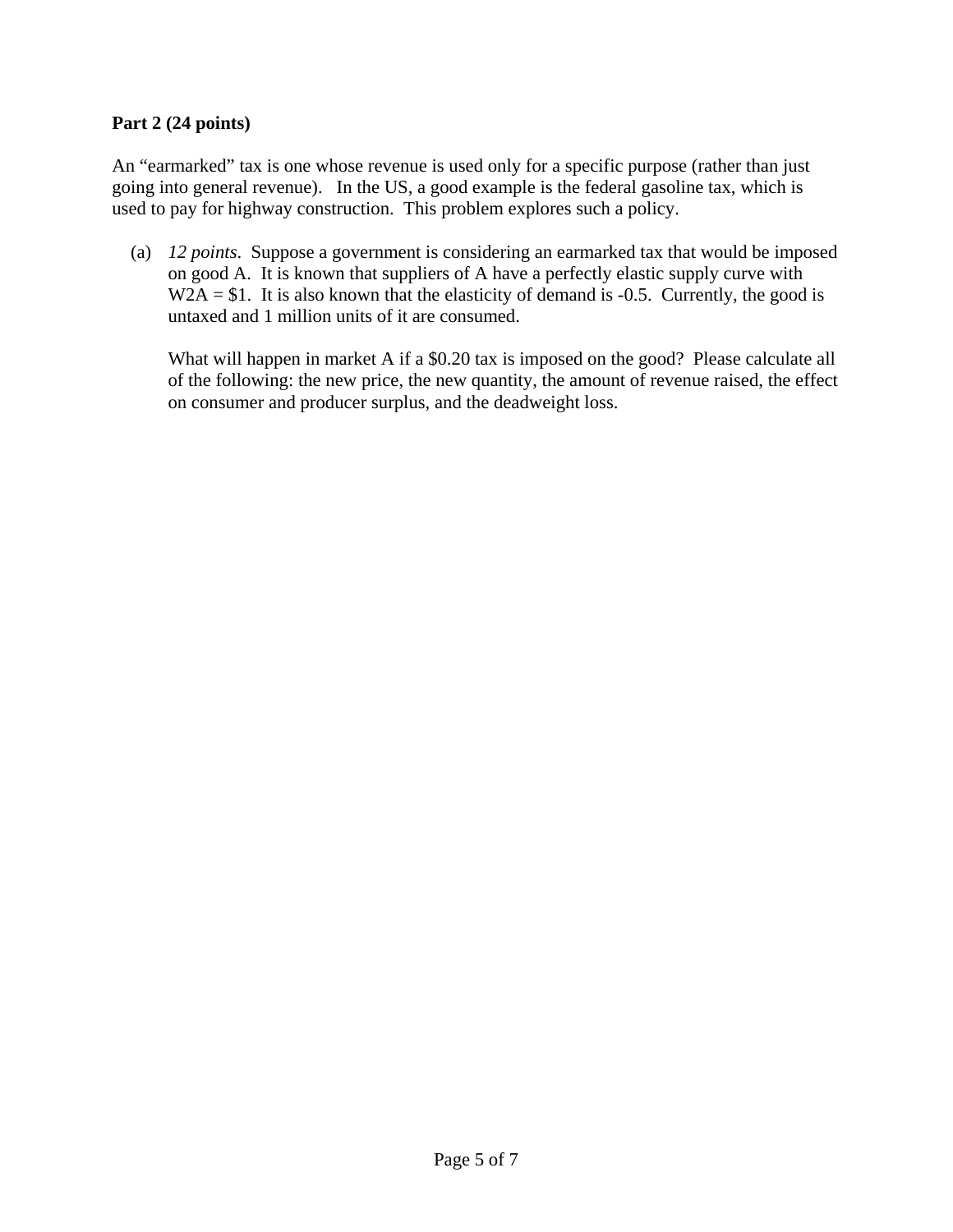#### **Part 2, continued.**

 (b) *12 points.* Now consider the use of the revenue in a second market, B. Initially, there are no taxes or subsidies on B. The supply curve is perfectly elastic at a W2A of \$10. The elasticity of demand for B is -1.0 and 100,000 units are sold.

Suppose the earmarking policy imposes a \$2 subsidy on good B. Please determine the new equilibrium and the amount spent on the subsidy. How does the revenue from good A compare to the amount needed for the subsidy on good B? Does the overall policy generate a budget surplus or deficit?